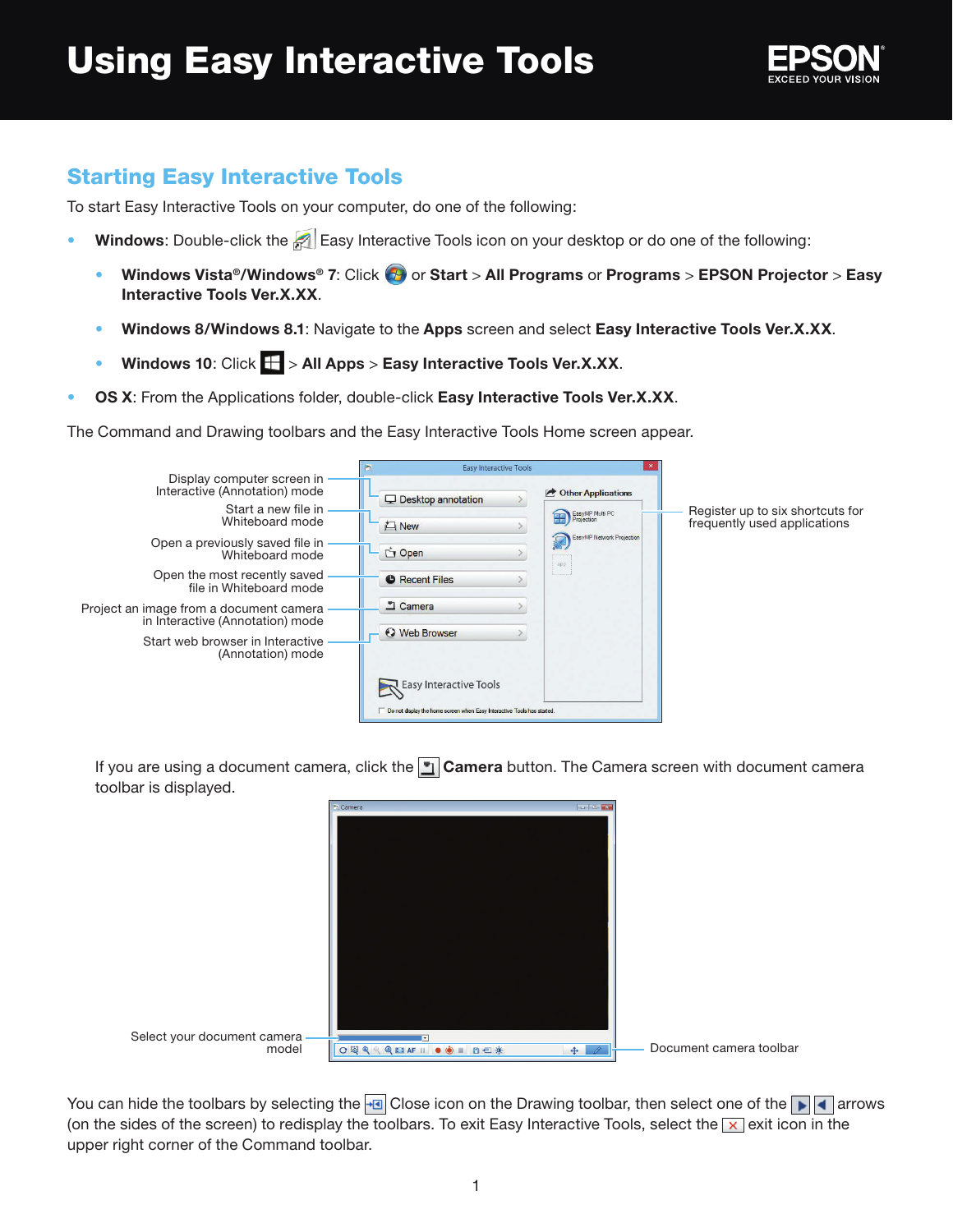# Using the Toolbars

A Drawing toolbar and a Command toolbar are available. (If you are using a document camera, a toolbar is available on the Camera screen as well.)

**Whiteboard Mode**

### Drawing Toolbar

Select drawing functions from the Drawing toolbar in each mode.

#### **Interactive (Annotation) Mode**



**Interactive toolbar Whiteboard toolbar**

The Drawing toolbar allows you to select the thickness and color of the pen lines, and add graphics or text to the drawing area.

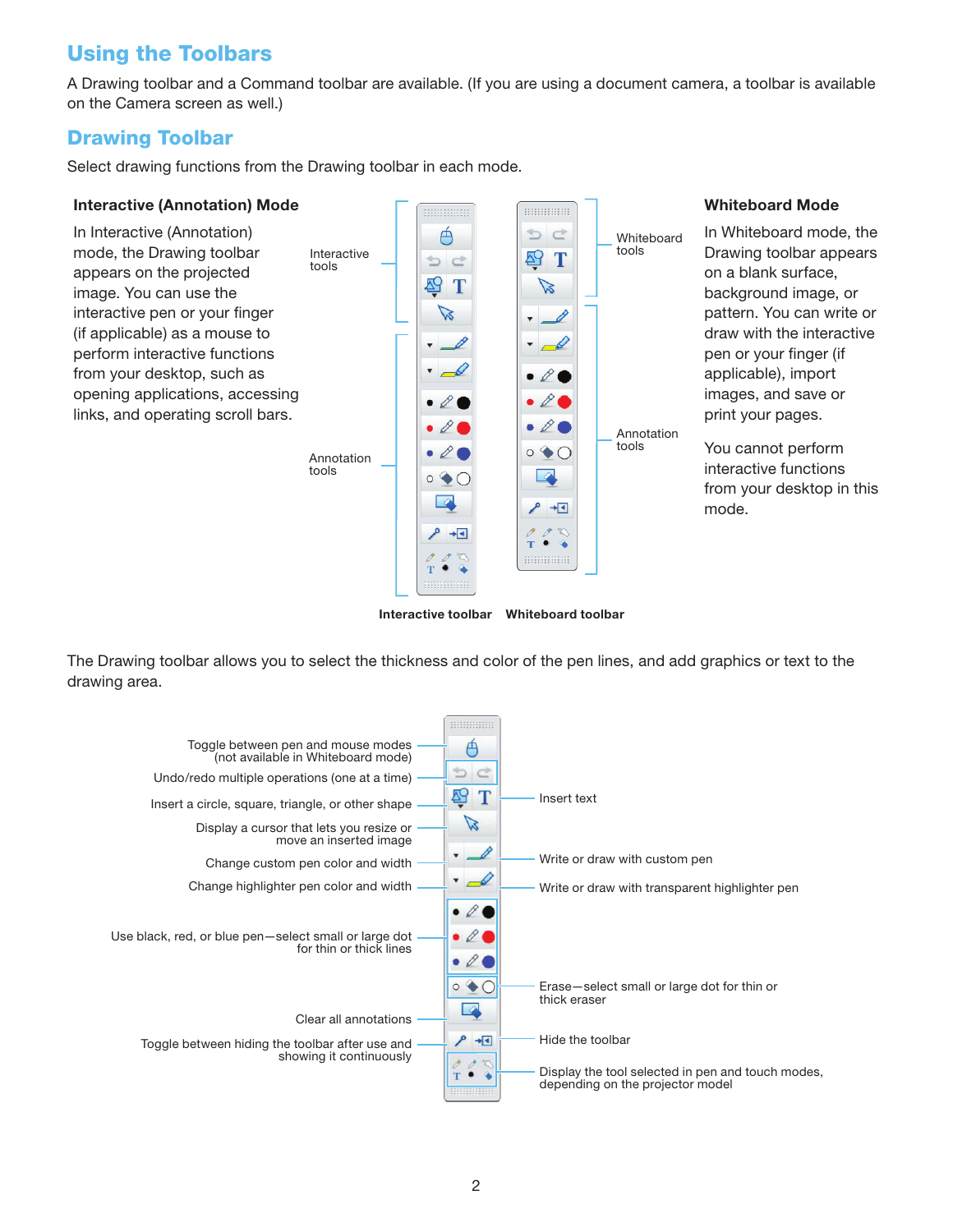## Command Toolbar

The Command toolbar allows you to change the mode, save files, control connected devices, and select additional settings. To toggle between Interactive (Annotation) and Whiteboard modes, select the  $\Box$  Annotation mode icon on the Command toolbar to display the interactive (annotation) toolbar, or the  $\Box$  Whiteboard mode icon to display the whiteboard toolbar.

### **Interactive (Annotation) Mode**

The following functions are available in Interactive (Annotation) mode.



#### **Whiteboard Mode**

In Whiteboard mode, the following functions are available, in addition to those described above.

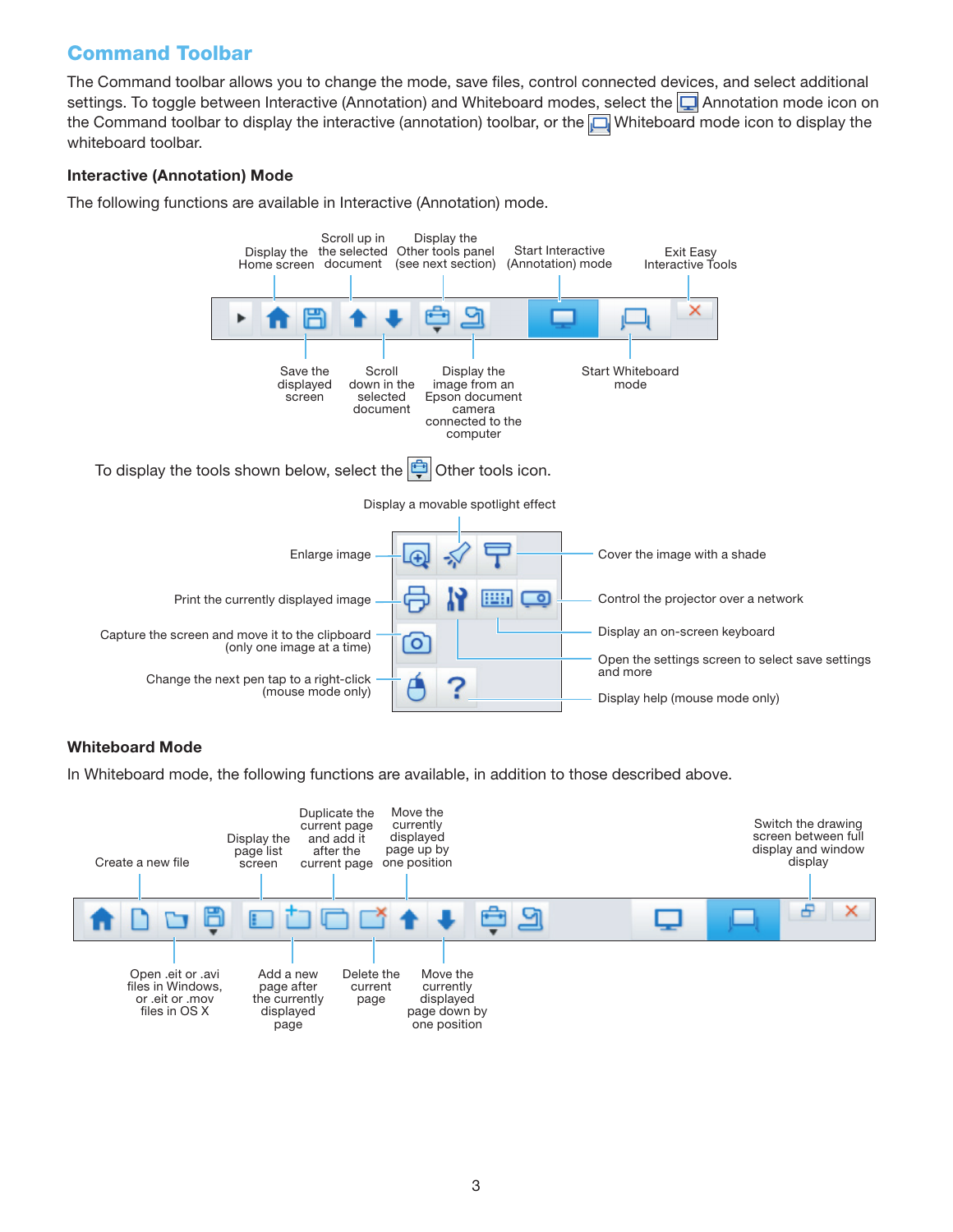

### Document Camera Toolbar

When you select the **G** Camera icon on the Command toolbar or the **Camera** button on the Easy Interactive Tools Home screen, the Camera screen and document camera toolbar are displayed. The following functions are available on the document camera toolbar.